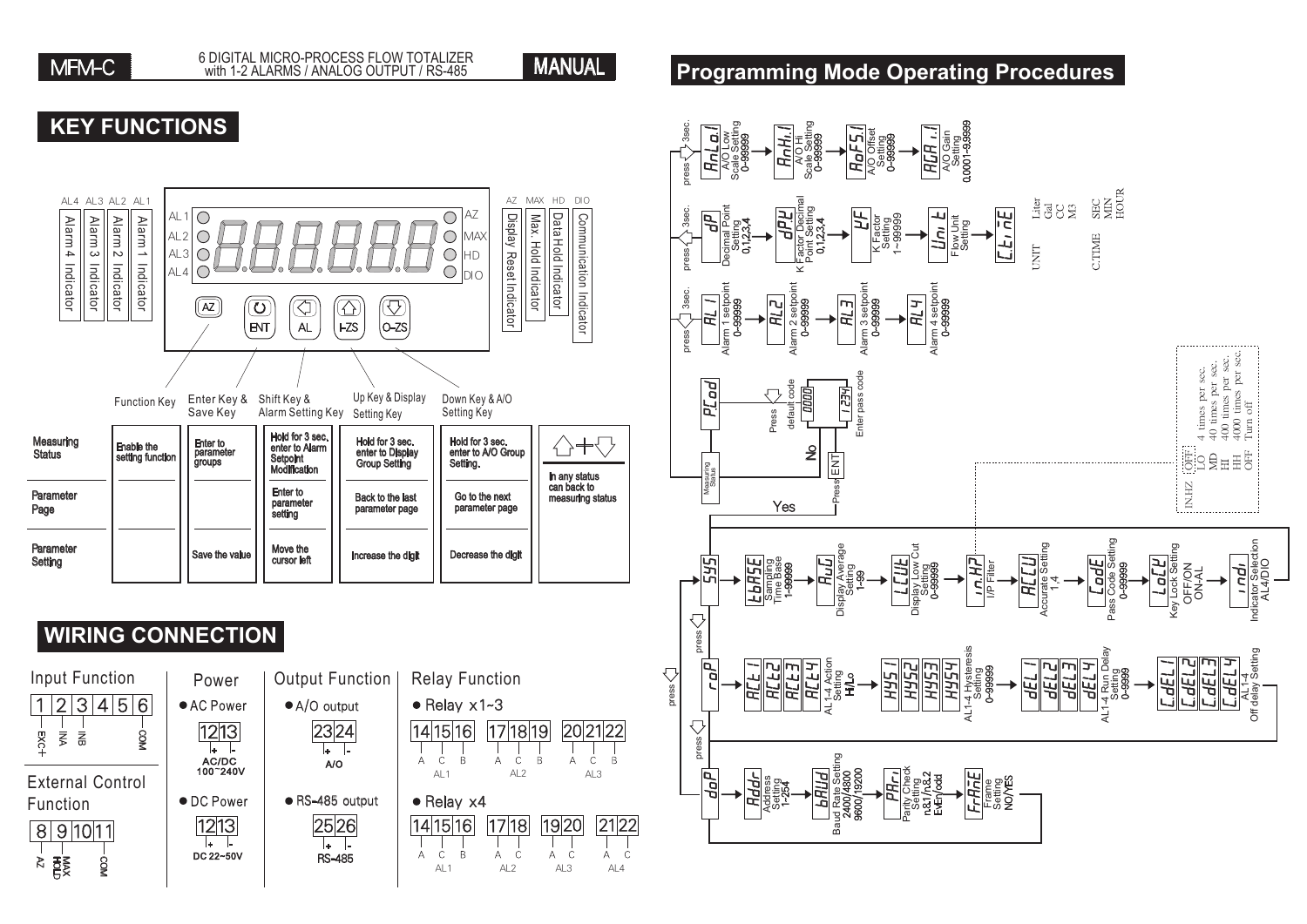#### **Input Signal Modification**

 $\bullet\quad \bullet$  $\bullet$   $\bullet$ 

| Display Screen         |
|------------------------|
| ti ?                   |
|                        |
| VΡ<br>lΡ<br>(B)<br>ίAΪ |
| (Vertical View)        |
|                        |

\*\*To Select the pin to modify the input signal for different sensors. PS: In dual input type, excitation power must be the same.

| JP1 | <b>JUMPER</b> | <b>DEFINITION</b> | JP2/JP3                                      | <b>JUMPERI</b> | DEFINITION            |              |
|-----|---------------|-------------------|----------------------------------------------|----------------|-----------------------|--------------|
|     |               | Close: 24V        | . .                                          |                | Open: 100KHz          | Close: 10KHz |
|     |               | Close: 12V        | . .                                          |                |                       | Close:1KHz   |
|     |               | Close: 5V         | $\bullet\hspace{1.4mm}\bullet\hspace{1.4mm}$ |                | Open: NPN: Close: PNP |              |
|     |               |                   |                                              |                | Open: PNP: Close: NPN |              |



|               |            |                | <b>Modbus RTU Mode Protocol Address Table</b>                                                   |     |
|---------------|------------|----------------|-------------------------------------------------------------------------------------------------|-----|
|               |            |                | Data: 16Bit / 32Bit, +/- is 8000~7FFF (-32768~32767), 80000000~7FFFFFFF(-2147483648~2147483647) |     |
| <b>Modbus</b> | <b>HEX</b> | Name           | <b>Descriptions</b>                                                                             | Act |
| 40001         | 0000       | ID             | Model number identification; MFM-C is "01"                                                      | R   |
| 40002         | 0001       |                |                                                                                                 |     |
| 40003         | 0002       |                |                                                                                                 |     |
| 40004         | 0003       | <b>DP</b>      | Decimal point setting; range: 0000~0003 (0~3) 0:10, 1:10, 2:10, 3:10 <sup>3</sup>               | R/W |
| 40005         | 0004       | <b>BAUD</b>    | Baud rate setting; range: 0000~0003 (0~3) 0:19200, 1:9600, 2:4800, 3:2400                       | R/W |
| 40006         | 0005       | <b>PARI</b>    | Parity setting; range: 0000~0003 (0~3), 0:N.8.2., 1:N.8.1., 2:EVEN, 3:OD D                      | R/W |
| 40007         | 0006       | <b>AVG</b>     | Display average setting; range: 0001~0063 (1~99)                                                | R/W |
| 40008         | 0007       | <b>LCUT</b>    | Display low cut setting; range: 0000~0063 (0~99)                                                | R/W |
| 40009         | 0008       | ADDR           | Address setting; range: 0000~00FF (0~255)                                                       | R/W |
| 40019         | 0012       | CODE           | Pass code setting; range: 00000000~0001869F (0~99999) Hi Bit                                    | R/W |
| 40020         | 0013       |                | Pass code setting; range: 00000000~0001869F (0~99999) Low Bit                                   | R/W |
| 40038         | 0025       | PV             | Range:FFFCF2C1~000F423F(-19999~99999)                                                           | R   |
| 40039         | 0026       |                | Range:FFFCF2C1~000F423F(-19999~99999)                                                           | R   |
| 40045         | 002C       | <b>DISPLAY</b> | Range:FFFFB1E1~0001869F(-19999~99999)                                                           | R   |
| 40046         | 002D       |                | Range:FFFFB1E1~0001869F(-19999~99999)                                                           | R   |
|               |            |                |                                                                                                 | R   |
|               |            |                |                                                                                                 | R   |
|               |            |                |                                                                                                 |     |

#### **ERROR CODE OF SELF-DIAGNOSIS**

 $F$ -00 EEPROM reading / writing suffers the interference ( about 1 million times).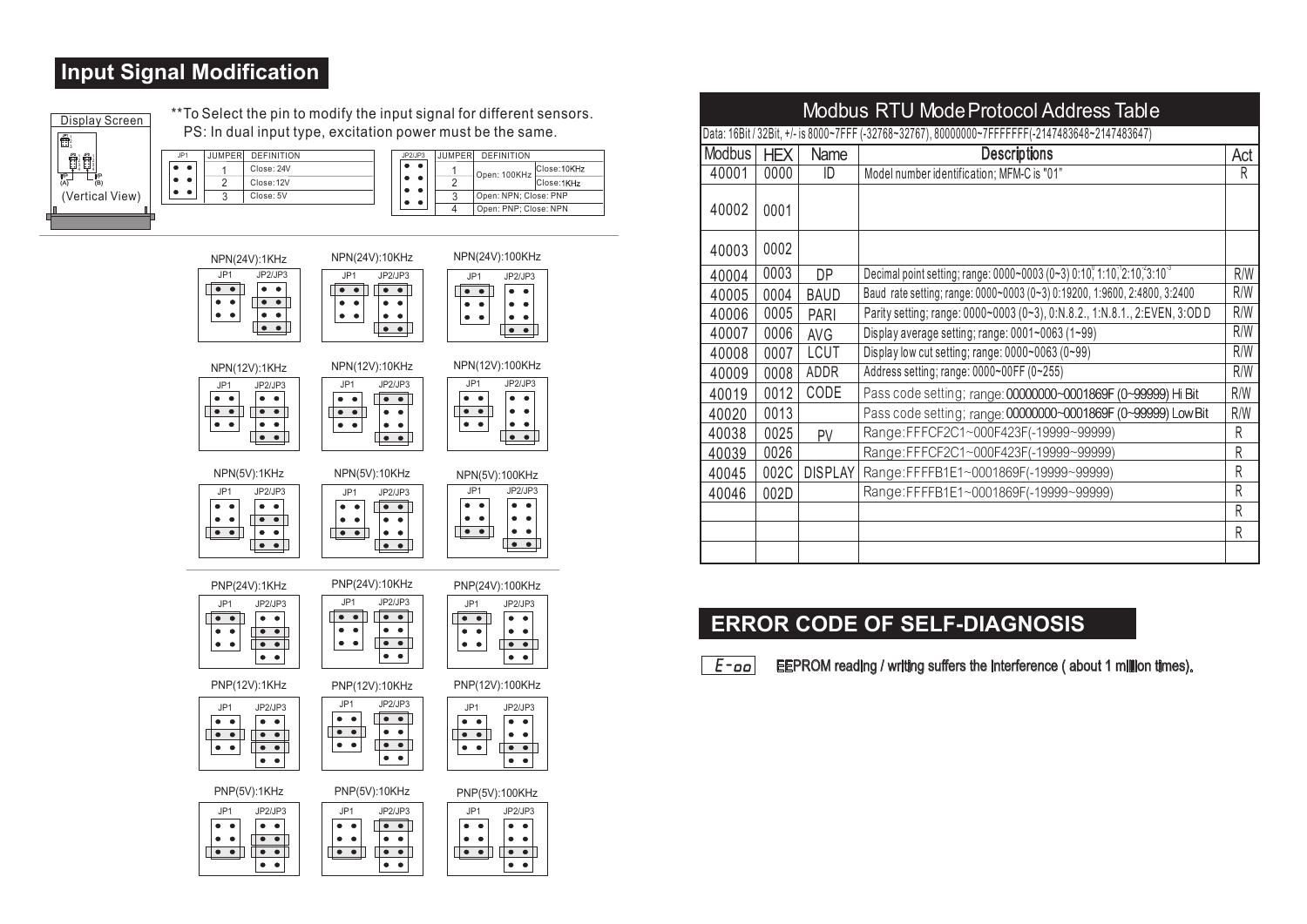# Old version.(Before 2021)

**MANUAL** 

#### **KEY FUNCTIONS**



#### **WIRING CONNECTION**



External Control Function



| Input Function | Power              | <b>Output Function</b> |
|----------------|--------------------|------------------------|
| 1 2 3 4        | $\bullet$ AC Power | ● Relay*1 Output       |



 $1213$  $\overline{+}$   $\overline{+}$ DC 22~50V



#### **Programming Mode Operating Procedures**